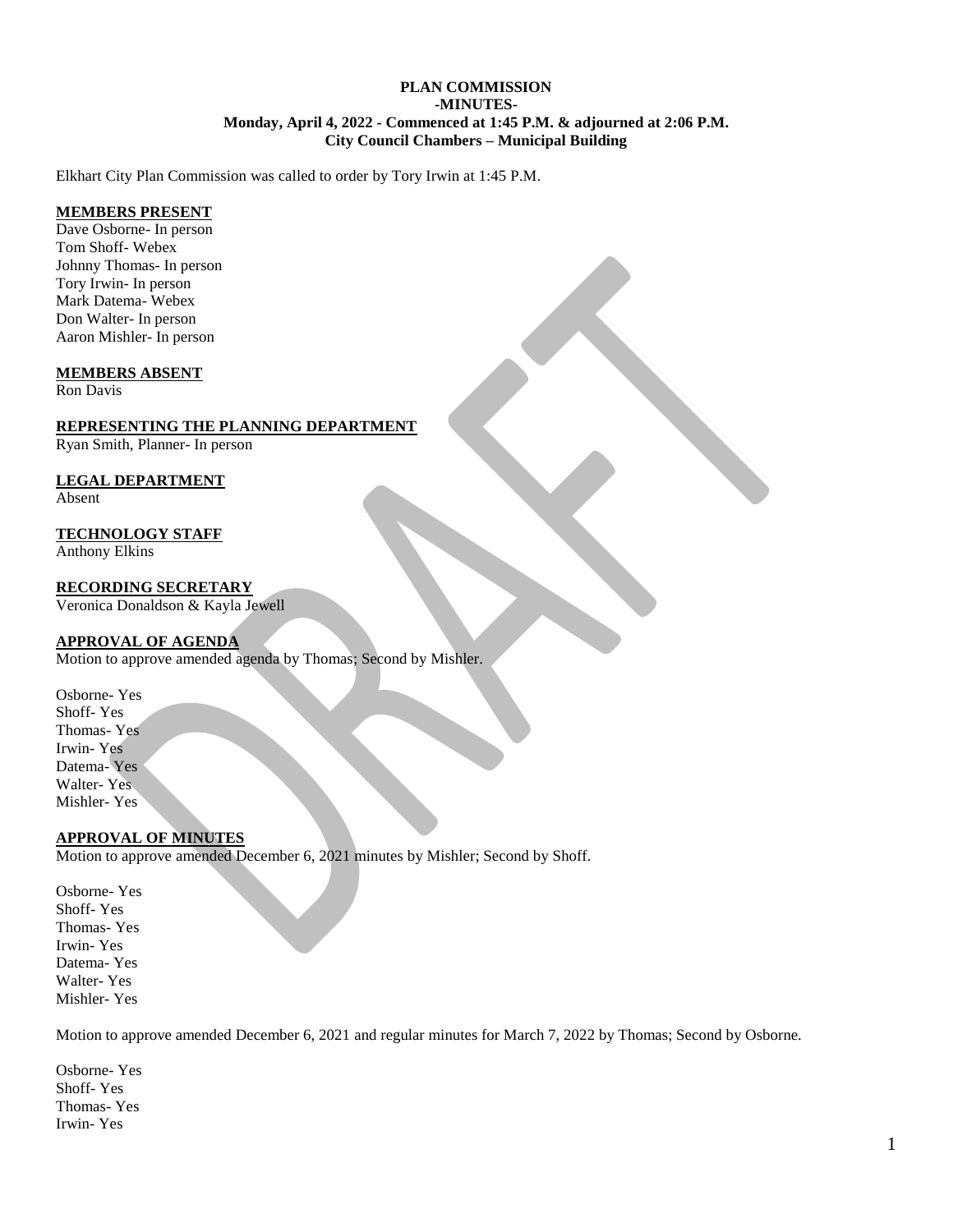Datema- Yes Walter- Yes Mishler- Yes

## **APPROVAL OF PROOFS OF PUBLICATION**

Motion to approve by Mishler; Second by Osborne.

Osborne- Yes Shoff- Yes Thomas- Yes Irwin- Yes Datema- Yes Walter- Yes Mishler- Yes

#### **OLD BUSINESS**

# **22-Z-03 PETITIONER IS PATRICK INDUSTRIES, INC.**

## **PROPERTY IS LOCATED AT VACANT LAND FRONTING ON BENCHMARK DRIVE**

Per Section 29.11.B, Map Amendments, a request to rezone parcel number 20-07-06-151-001.000-039 from M-2, General Manufacturing District to M-1, Limited Manufacturing District.

#### **STAFF ANALYSIS**

Patrick Industries currently operates at this location. They currently have two buildings at this property and desire to expand their operation to the south. The current operation is in the M-1 Limited Manufacturing District. The new building will be constructed in the M-2 General Manufacturing District. Their operation is permitted in the M-1 Limited Manufacturing District and the rezoning will allow the expansion of their business.

#### **STAFF RECOMMENDATION**

The Staff recommends approval of the rezoning request based on the following findings of fact:

- 1) The proposed rezoning is compatible with other existing industrial businesses in the area;
- 2) Current conditions and the character of current structures surrounding the site will not be impacted as the property currently is in operation;
- 3) With the adjacent industrial properties, the M-1 rezoning would be the most desirable use for which the property can be adapted;
- 4) The proposed rezoning will preserve the conservation of property values throughout the City because it is adjacent to industrial uses;
- 5) The rezoning of the property to M-1, Limited Manufacturing District is compatible with the surrounding properties and does reflect responsible growth and development.

Smith states there were 12 letters mailed, 0 returned.

Irwin calls petitioner forward.

Terry Lang (715 S Michigan St. South Bend) introduces himself and states it is a split zone and it is desired to add an additional building on the site (inaudible).

Irwin asks if there are any questions from the Commission.

Hearing none, Irwin opens for public comments in favor or opposition of the petition.

Hearing none, Irwin closes the public portion of the meeting.

Irwin calls for a motion.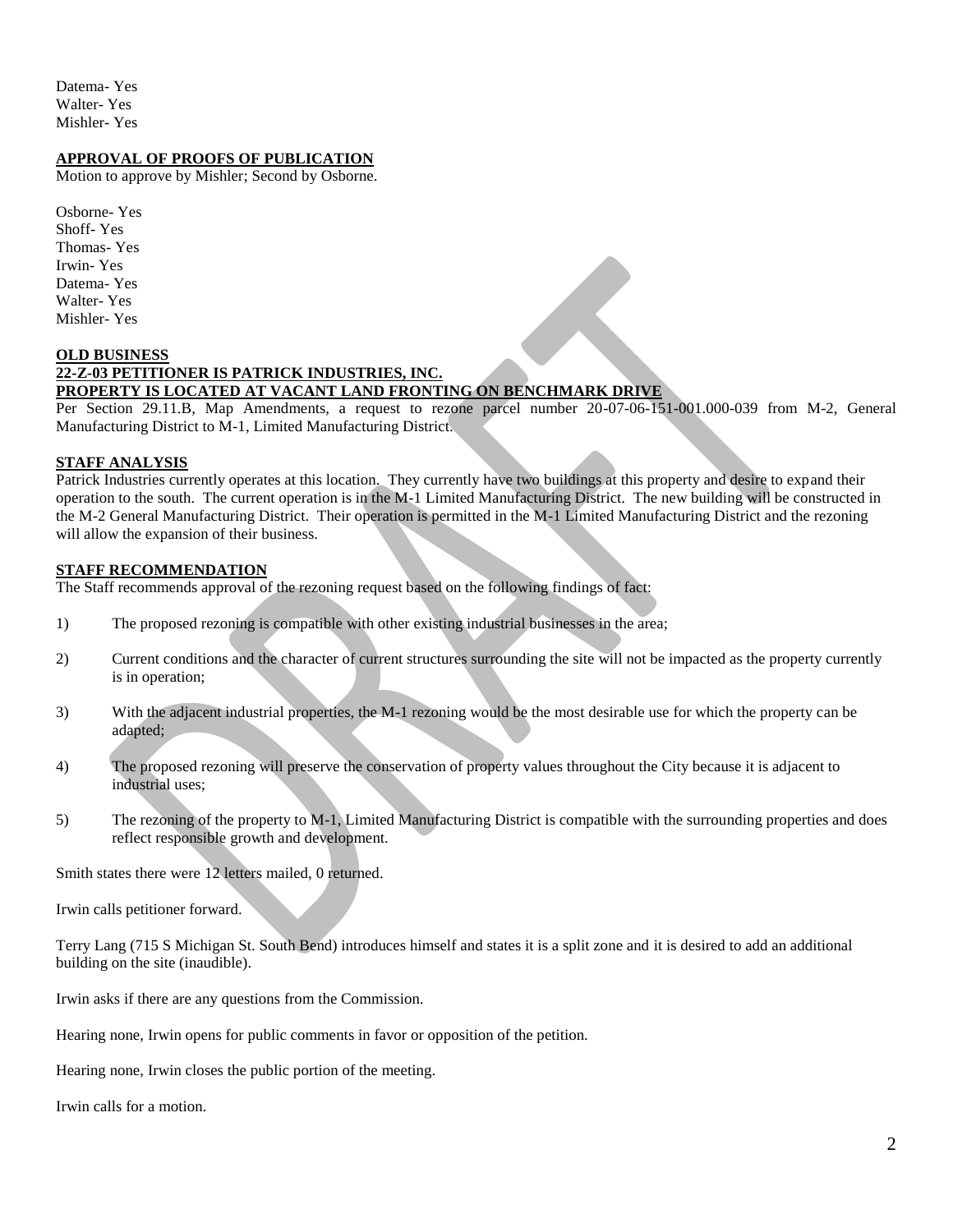Osborne makes motion to approve with a Do-Pass Recommendation to the Common Council; Second by Mishler. Motion carries.

Osborne- Yes Shoff- Yes Thomas- Yes Irwin- Yes Datema- Yes Walter- Yes Mishler- Yes

## **22-X-05- TABLED UNTIL MAY 2, 2022 MEETING**

Irwin calls for a motion.

Mishler makes motion to table the case until the end of the meeting; Second by Thomas.

Osborne- Yes Shoff- Yes Thomas- Yes Irwin- Yes Datema- Yes Walter- Yes Mishler- Yes

Mishler makes motion to table the case until the May 2, 2022 meeting; Second by Osborne.

Osborne- Yes Shoff- Yes Thomas- Yes Irwin- Yes Datema- Yes Walter- Yes Mishler- Yes

#### **NEW BUSINESS**

## **22-X-06 PETITIONER IS LYNN CAROL BLACKMORE, ALSO KNOWN AS LYNN CAROL ABERNATHY PROPERTY IS LOCATED AT 1403 LAUREL STREET**

A Special Exception per Section 5.3, Special Exception Uses in the R-2, One-Family Dwelling District, to allow for a Day Care Home

## **STAFF ANALYSIS**

The petitioner, Ms. Abernathy (formerly known as Ms. Blackmore) previously ran a daycare home at this location under 13-X-05, which was approved by this board on July 11, 2013. The daycare ceased operation for a period greater than one year; Ms. Abernathy wishes to start the operation again, which necessitated a new application for a Special Exception.

The house, built in 1950, comprises approximately 1,200 square feet on a .2-acre site. The house and grounds appear to be in good condition. The house has a spacious backyard and is located on a corner with a small driveway; parents may use part of the driveway or the two streets to drop off and pick up children. The daycare will necessitate a license from the Indiana Family and Social Service Administration (FSSA)

## **STAFF RECOMMENDATION**

- 1. The special exception is so defined, located and proposed to be operated that the public health, safety and welfare will be protected because the site has a fenced yard and parents can park on either of the two intersecting streets;
- 2. The special exception will not reduce the values of other properties in its immediate vicinity because the site must retain its residential character;
- 3. The special exception shall conform to the regulations of the Zoning District in which it is to be located because there can be no noise, smoke or odors that would compromise the neighboring properties.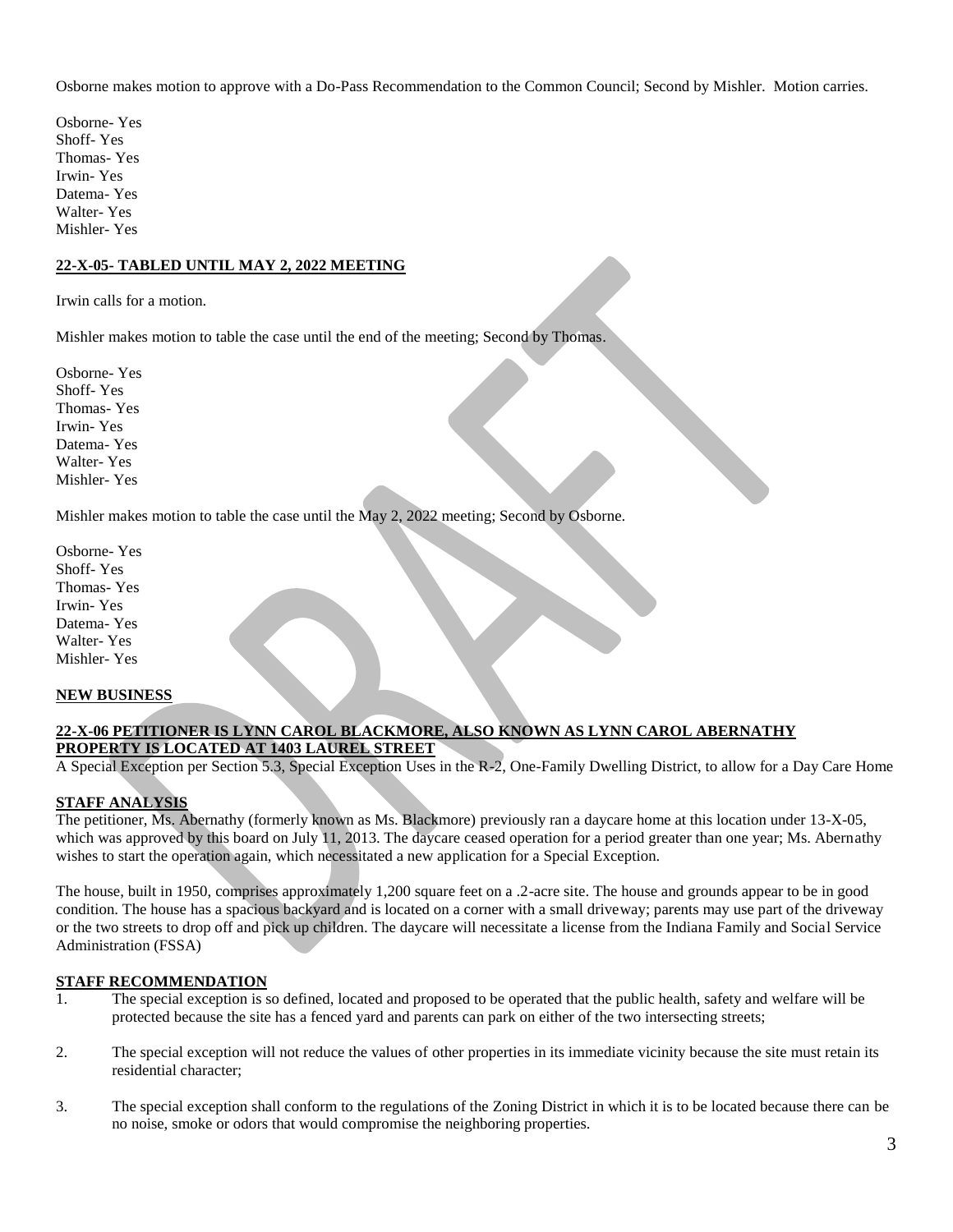## **CONDITIONS**

- 1. All children shall be restricted to the building and fenced-in play area except when arriving and leaving or on supervised walks or outings.
- 2. The facility and grounds shall be kept clean at all times.
- 3. The facility shall be subject to inspection upon reasonable notice, by the zoning administrator during hours of operation.
- 4. There shall be no exterior display, signs, or other forms of advertising on the premises.
- 5. A copy of the child care home license shall be submitted to the Department of Planning and Zoning upon receipt from the Indiana Family and Social Services Administration.
- 6. If the day care ceases to operate for more than one (1) year, or the license is revoked, the Special Exception becomes null and void.
- 7. Any violation of the terms of this Special Exception as determined by the City Zoning Administrator shall render the Special Exception invalid.
- 8. There shall be a maximum twelve (12) children, including those of the petitioner.
- 9. The operator of the day care center shall live on the premises.
- 10. The Special Exception is for two (2) years and shall be reviewed as a staff item by the Board of Zoning Appeals by April 11, 2024.

Irwin asks Smith if the last time this was passed in 2013, there was the one-year requirement hence why it is coming back to the board again.

Smith replies, yes.

Irwin asks if the Plan Commission is making a recommendation to the BZA.

Smith replies, yes.

Mishler asks if there are any concerns regarding traffic.

Smith replies, no. It is not uncommon to have similar daycare facilities like this in the city.

Irwin asks if there are additional questions from the Members.

Hearing none, Irwin calls petitioner forward.

Lynn Abernathy (1403 Laurel St) introduces herself and states she is looking to open the daycare as her full time job. Abernathy states she has saved enough money to support this job.

Thomas asks if there are any employees.

Abernathy replies, no.

Mishler asks about a required license.

Abernathy replies, yes but she has to have this approved first.

Irwin asks if the neighbors are aware of the daycare.

Abernathy replies, yes and they love getting to see the children.

Abernathy asks if signs are allowed in the window.

Irwin replies, yes.

Irwin asks if there are any additional questions from the Members.

Hearing none, Irwin calls for a motion.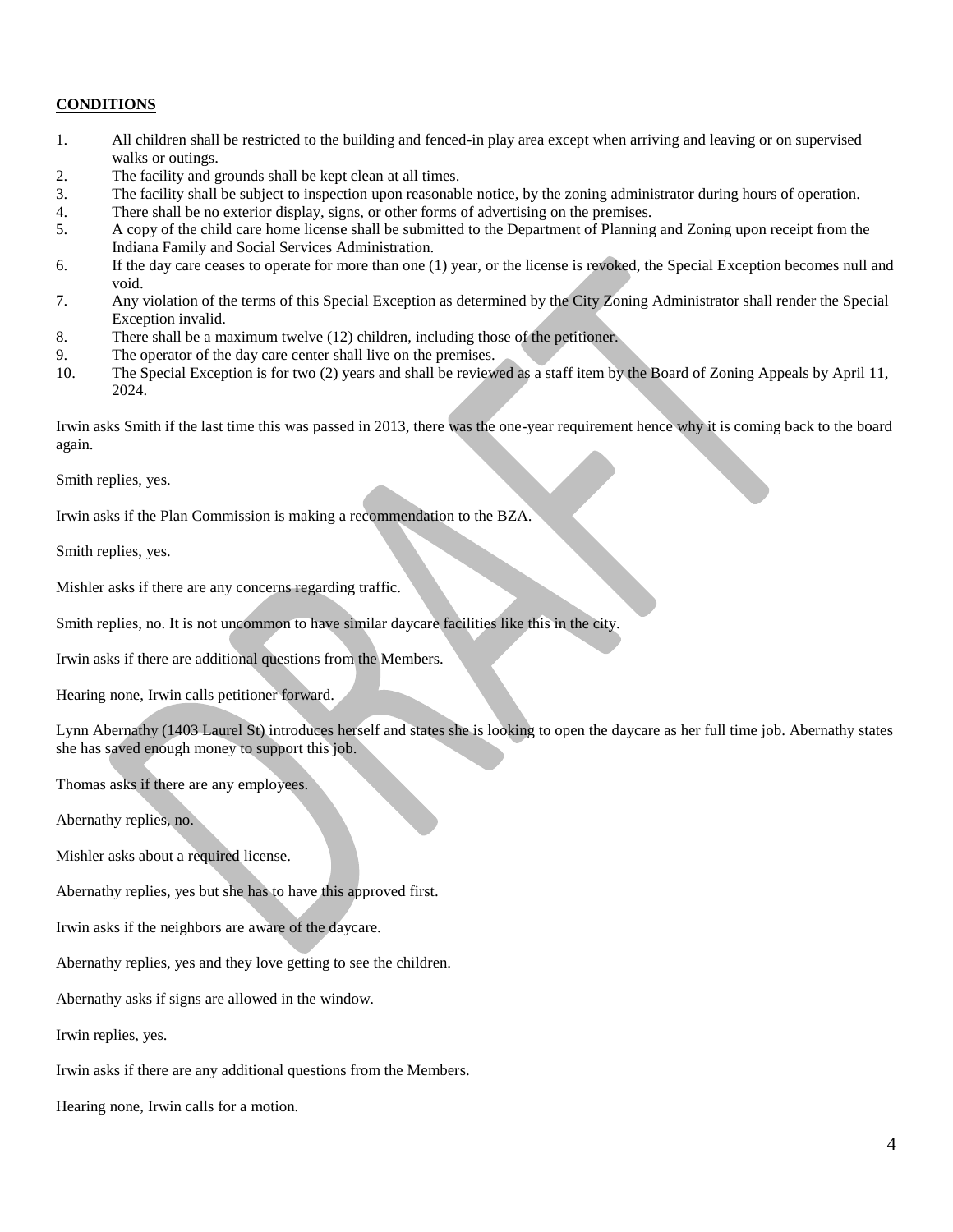Mishler makes motion to approve with a Do-Pass Recommendation to the Board of Zoning Appeals; Second by Thomas. Motion carries.

Osborne- Yes Shoff- Yes Thomas- Yes Irwin- Yes Datema- Yes Walter- Yes Mishler- Yes

## **STAFF ITEMS**

#### **22-SI-05**

#### **STAFF ANALYSIS**

The Planning and Zoning Department is requesting approval of the addresses that have been reserved for structures in the City of Elkhart.

Residential Parke Place Mobile Home Park Place See page 2 and 3. 2767 Burr Oak Avenue New Single Family Residence 2137 Woodland Estates Drive New Single Family Residence 2133 Woodland Estates Drive New Single Family Residence

Commercial 1175 Fremont Court New Industrial Building

135 S Nappanee Street New Commercial Tenant Space

#### **STAFF RECOMMENDATION**

Staff recommends that the Plan Commission assign the proposed addresses based on staff recommendation.

Mishler makes motion to approve; Second by Osborne. Motion carries.

Osborne- Yes Shoff- Yes Thomas- Yes Irwin- Yes Datema- Yes Walter- Yes Mishler- Yes

Smith asks the Plan Commission if anyone would be available for a special meeting, regarding a major subdivision. The members state they would need to check their schedules to see if they would be able to attend.

## **ADJOURNMENT**

Irwin calls for a motion to adjourn meeting. Mishler approves motion to adjourn and is seconded by Thomas. Meeting is adjourned and all are in favor.

Osborne- Yes Shoff- Yes Thomas- Yes Irwin- Yes Datema- Yes Walter- Yes Mishler- Yes